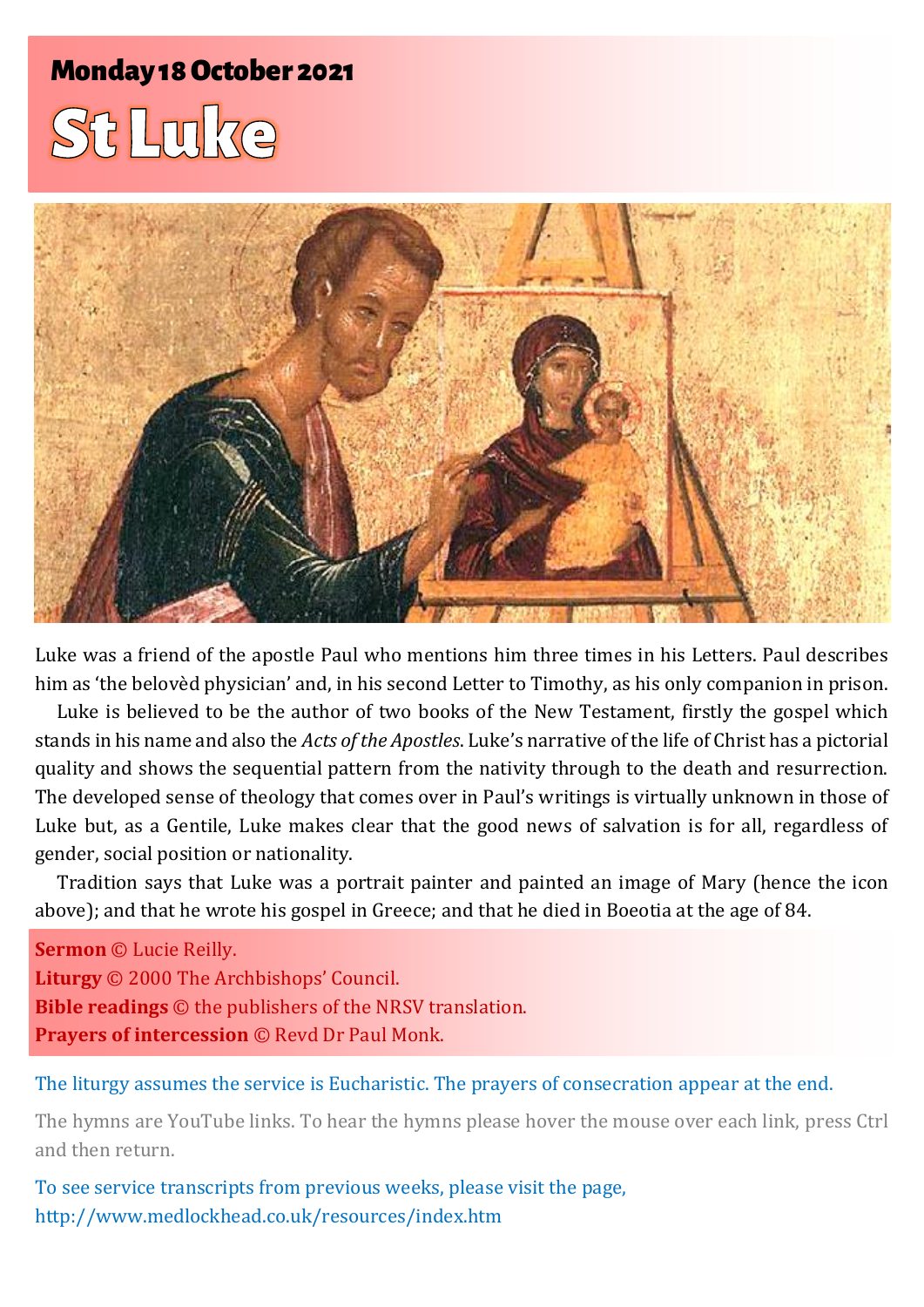## **Introduction and welcome**

HYMN 1 **[Father, hear the prayer we offer](https://www.youtube.com/watch?v=CFoactKMJHQ)** (click on this link to hear the hymn)

# **The Welcome**

In the name of the Father, and of the Son, and of the Holy Spirit

All **Amen.**

The Lord be with you

All **And also with you.**

## **The Preparation**

All **Almighty God,**

**to whom all hearts are open, all desires known, and from whom no secrets are hidden: cleanse the thoughts of our hearts by the inspiration of your Holy Spirit, that we may perfectly love you, and worthily magnify your holy name; through Christ our Lord. Amen.**

Our Lord Jesus Christ said:

The first commandment is this: 'Hear, O Israel, the Lord our God is the only Lord. You shall love the Lord your God with all your heart, with all your soul, with all your mind, and with all your strength.'

And the second is this: 'Love your neighbour as yourself.' There is no other commandment greater than these. On these two commandments hang all the law and the prophets.

#### All **Amen. Lord, have mercy.**

Christ calls us to share the heavenly banquet of his love with all the saints in earth and heaven. Therefore, knowing our unworthiness and sin, let us confess our sins in penitence and faith, firmly resolved to keep God's commandments and to live in love and peace with all.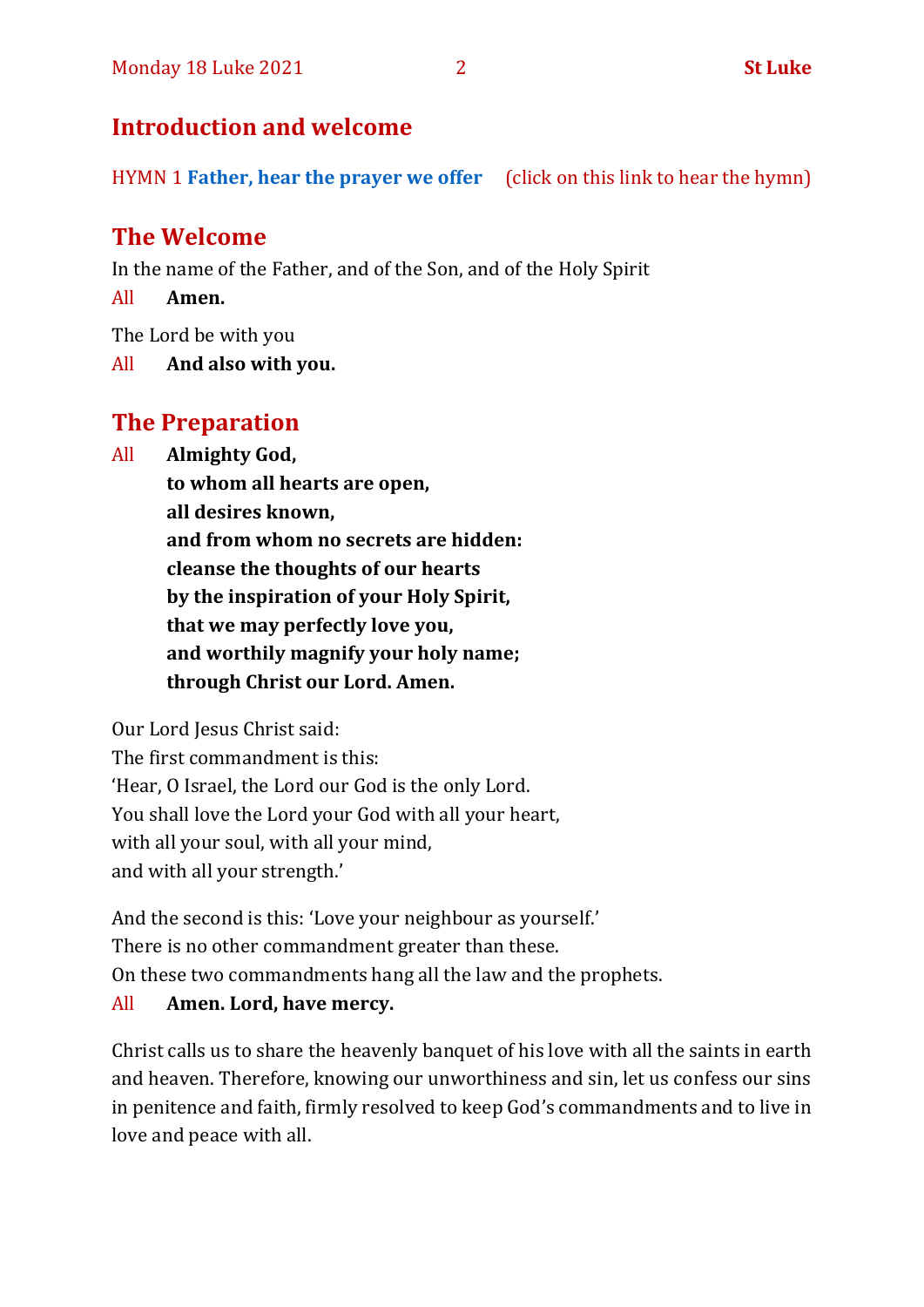All **Almighty God, our heavenly Father, we have sinned against you and against our neighbour in thought and word and deed, through negligence, through weakness, through our own deliberate fault. We are truly sorry and repent of all our sins. For the sake of your Son Jesus Christ, who died for us, forgive us all that is past and grant that we may serve you in newness of life to the glory of your name. Amen.**

Almighty God,

who forgives all who truly repent, have mercy upon you, pardon and deliver you from all your sins, confirm and strengthen you in all goodness, and keep you in life eternal; through Jesus Christ our Lord. All **Amen.**

# **The Gloria**

This Gloria is sung to the tune of 'Cwm Rhondda'. Click **[here](https://www.youtube.com/watch?v=l71MLQ22dIk)** for the tune.

All **Glory be to God in Heaven, Songs of joy and peace we bring, Thankful hearts and voices raising, To creation's Lord we sing. Lord we thank you, Lord we praise you, Glory be to God our King: Glory be to God our King. Lamb of God, who on our shoulders, Bore the load of this world's sin; Only Son of God the Father, You have brought us peace within. Lord, have mercy, Christ have mercy,**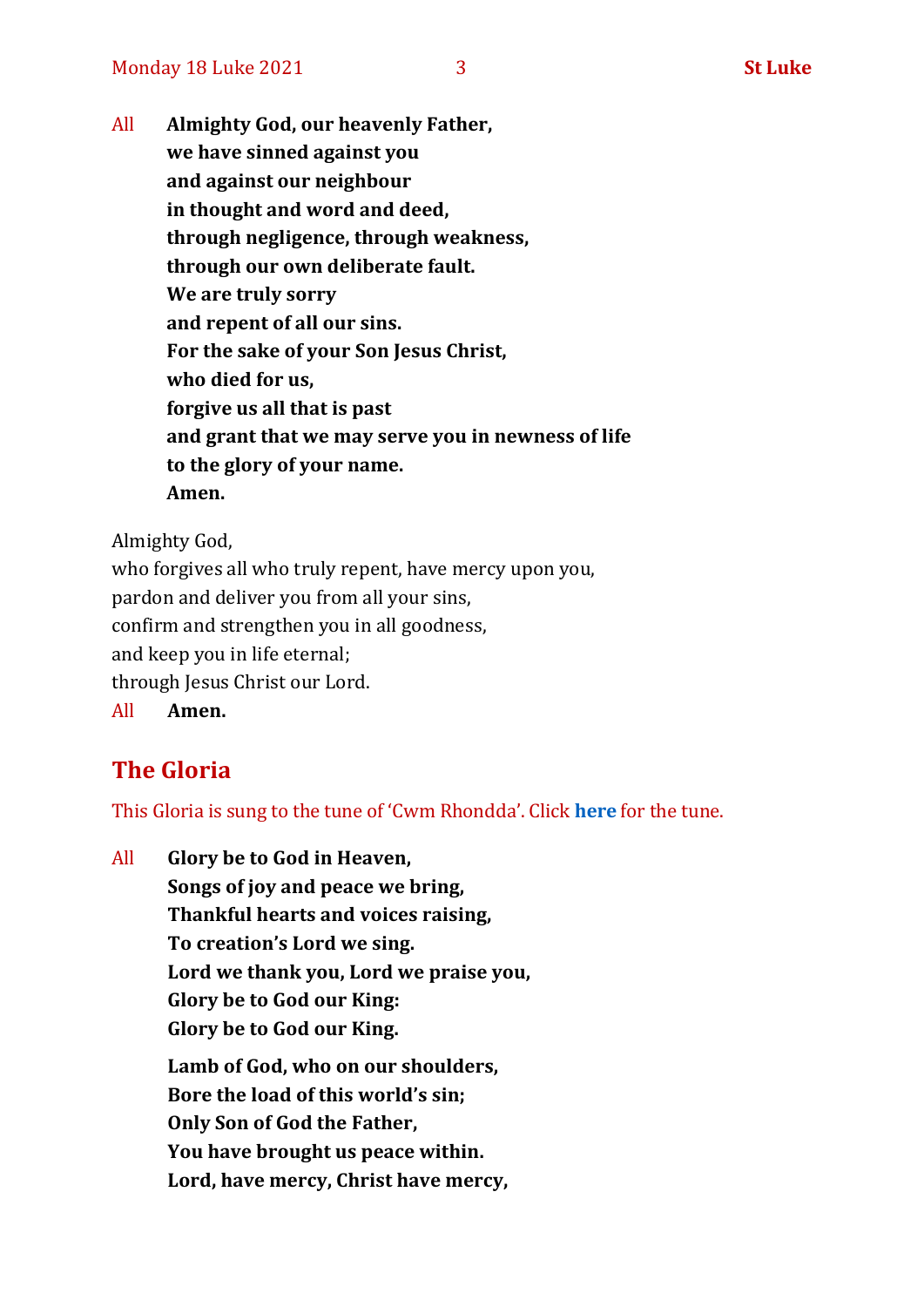**Now your glorious reign begin: Now your glorious reign begin.**

**You O Son of God are Holy, You we praise with one accord. None in heav'n or earth is like you, Only you are Christ the Lord. With the Father and the Spirit, Ever worshipped and adored: Ever worshipped and adored.**

### **The Collect for Luke the Evangelist**

Almighty God, you called Luke the physician, whose praise is in the gospel, to be an evangelist and physician of the soul: by the grace of the Spirit and through the wholesome medicine of the gospel, give your Church the same love and power to heal; through Jesus Christ your Son our Lord, who is alive and reigns with you, in the unity of the Holy Spirit, one God, now and for ever.

All **Amen.**

# **First reading**

A reading from the book of the Prophet Isaiah

Strengthen the weak hands, and make firm the feeble knees. Say to those who are of a fearful heart, 'Be strong, do not fear! Here is your God. He will come with vengeance, with terrible recompense. He will come and save you.'

Then the eyes of the blind shall be opened, and the ears of the deaf unstopped; then the lame shall leap like a deer, and the tongue of the speechless sing for joy; waters shall break forth in the wilderness, and streams in the desert. *Isaiah 35:3–6* 

This is the Word of the Lord All **Thanks be to God.**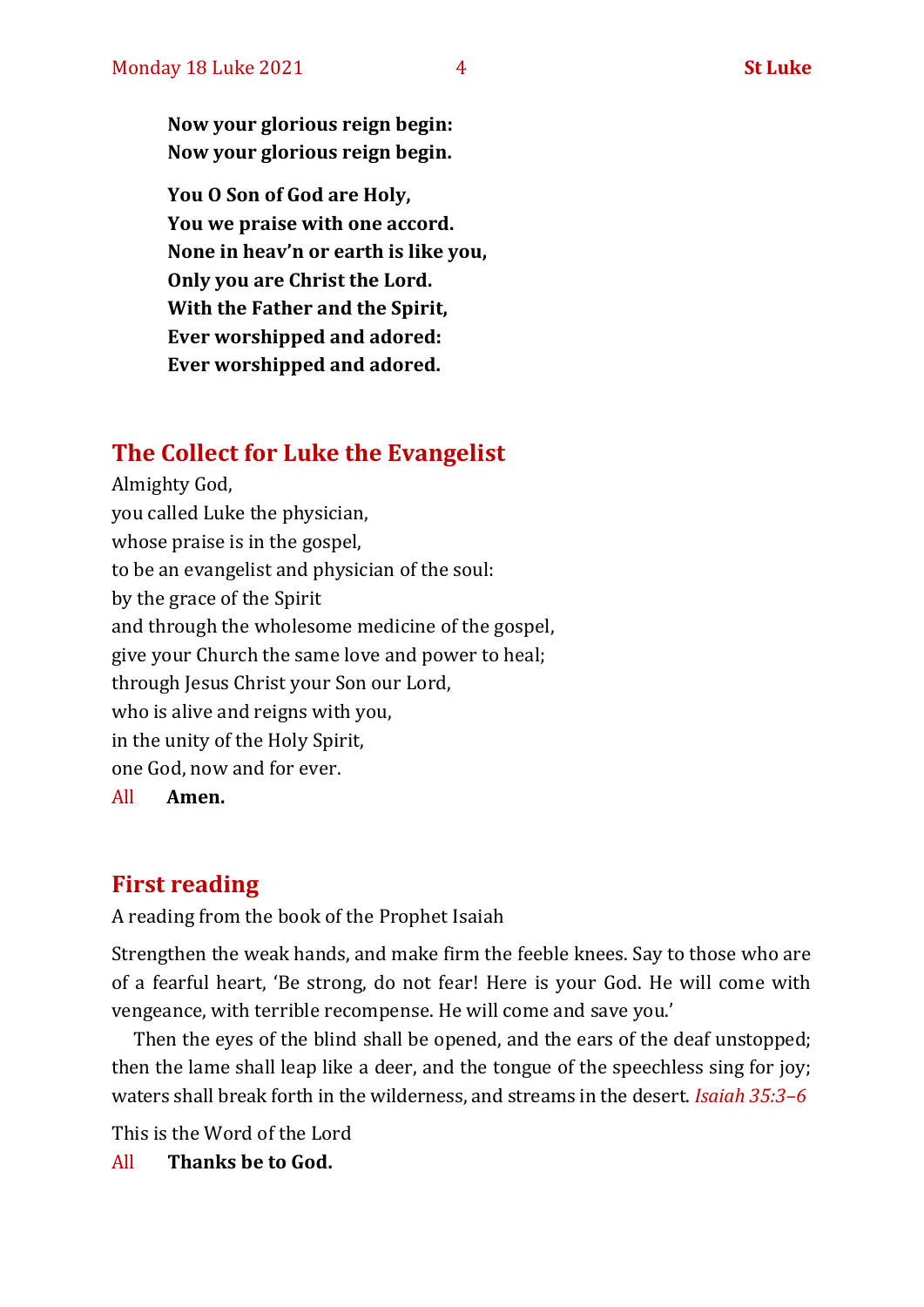# **Second reading**

A reading from the Acts of the Apostles

Paul and Timothy went through the region of Phrygia and Galatia, having been forbidden by the Holy Spirit to speak the word in Asia. When they had come opposite Mysia, they attempted to go into Bithynia, but the Spirit of Jesus did not allow them; so, passing by Mysia, they went down to Troas. During the night Paul had a vision: there stood a man of Macedonia pleading with him and saying, 'Come over to Macedonia and help us.' When he had seen the vision, we immediately tried to cross over to Macedonia, being convinced that God had called us to proclaim the good news to them.

We set sail from Troas and took a straight course to Samothrace, the following day to Neapolis, and from there to Philippi, which is a leading city of the district of Macedonia and a Roman colony. *Acts 16:6–12a*

This is the Word of the Lord

All **Thanks be to God.**

HYMN 2 **[Colours of day](https://www.youtube.com/watch?v=Fo-3lf08y-Y)** (please click on this link to hear the hymn)

# **Gospel reading**

Hear the Gospel of our Lord Jesus Christ according to Luke

All **Glory to you O Lord.**

The Lord appointed seventy others and sent them on ahead of him in pairs to every town and place where he himself intended to go. He said to them, 'The harvest is plentiful, but the labourers are few; therefore ask the Lord of the harvest to send out labourers into his harvest. Go on your way. See, I am sending you out like lambs into the midst of wolves. Carry no purse, no bag, no sandals; and greet no one on the road.

'Whatever house you enter, first say, "Peace to this house!" And if anyone is there who shares in peace, your peace will rest on that person; but if not, it will return to you. Remain in the same house, eating and drinking whatever they provide, for the labourer deserves to be paid. Do not move about from house to house. Whenever you enter a town and its people welcome you, eat what is set before you; cure the sick who are there, and say to them, 'The kingdom of God has come near to you".' *Luke 10:1–9*

This is the Gospel of the Lord All **Praise to you O Christ.**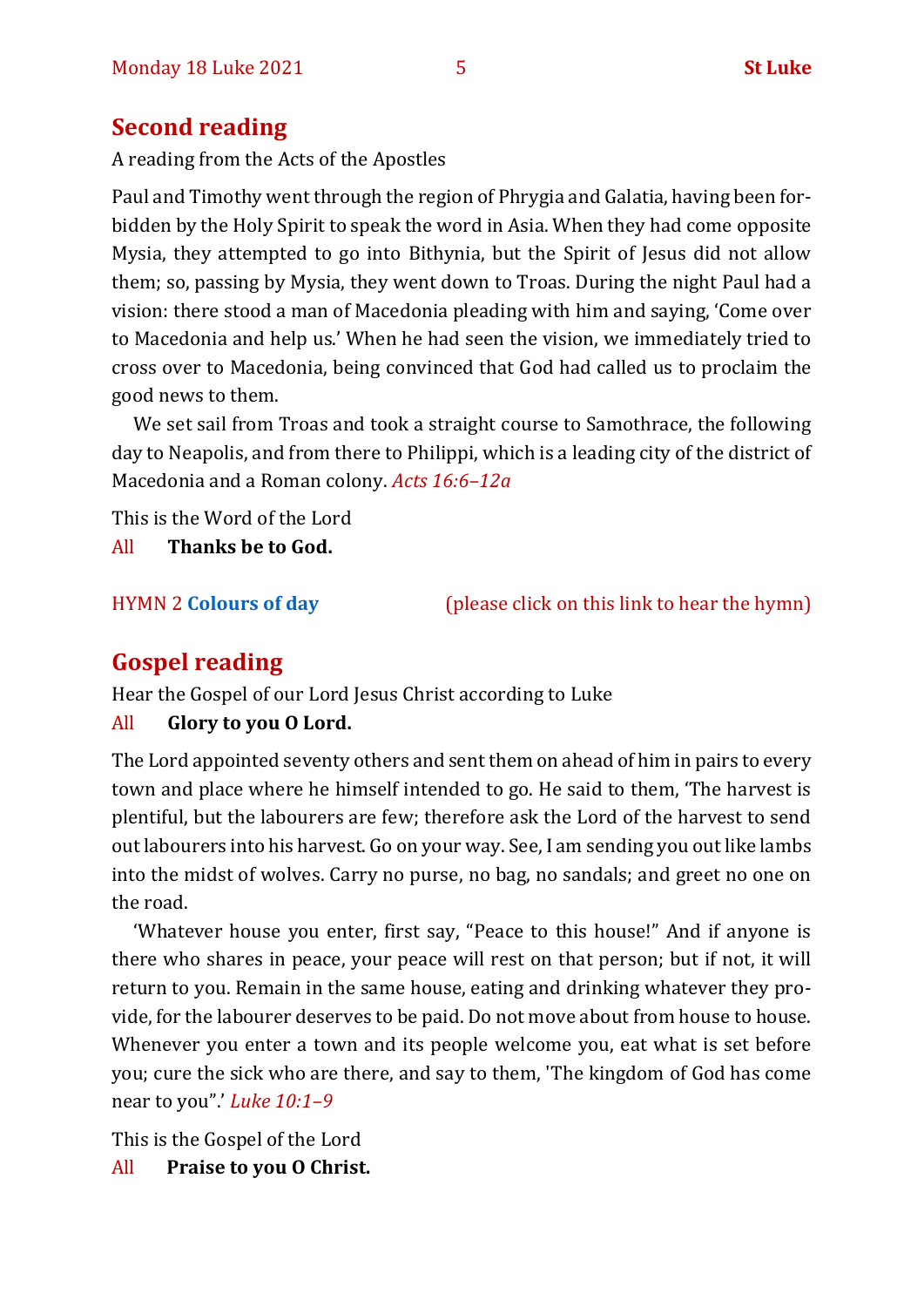#### **Sermon**

Whether you are from a farming background or not, I'm sure you can imagine that there is nothing (or at least there are few things) more important to the farmer than the harvest. Everything he does—ploughing, planting, and praying—all focus on preparing for, anticipating, and safely bringing in the largest harvest possible!

Jesus' whole earthly ministry was concerned with bringing in a harvest of souls. His preaching and teaching focused on bringing the message of the Father's love, forgiveness, and salvation which He, Himself, would accomplish for us through His sacrificial death on the Cross. To assist in the proclamation of this life-giving message, He had called and sent the twelve Apostles. And He was now calling and sending seventy-two others into the work of bringing this Good News to people in towns and villages everywhere.

He 'sent them two-by-two ahead of Him to every town and place where He was about to go. He told them, "The harvest is plentiful, but the workers are few. Ask the Lord of the harvest, therefore, to send out workers into His harvest field. Go! I am sending you out like lambs among wolves. Do not take a purse or bag or sandals; and do not greet anyone on the road".'

He didn't want them to waste time with excessive preparations or to be sidetracked by unnecessary distractions. He wanted them to go quickly and to rely completely on His protection and provision for them. As they came to each town, they were to find homes in which to stay and were to announce God's peace and blessing on those who welcomed them. He gave them His authority to preach repentance, to drive out demons and to heal the sick. And they did.

If they came to places where they were unwelcomed by people who were unwilling to hear the message of salvation, these disciples were to pronounce judgment (Law) and were to 'wipe the dust of that town off their feet' before they went elsewhere with their proclamation of eternal life through the Messiah, Jesus, who was soon to come among them. You see, it was all about 'The Most Precious Harvest'—the harvest of souls.

Jesus is sending us—you and me—out too! He doesn't want us to delay; to get bogged down in preparation. He sends us out as individuals, as couples, as families and as a Church into the fields which are ready for harvest. Where is He sending you? Where does He want you to carry the gospel? Who around us (at work, school, in your family or community) needs to know the love of God in Christ and the message of salvation? When was the last time we shared out faith in Christ with someone else, when did we last invite someone to come with us to Church?

Through faith, in the life-giving sacrifice of Jesus on the cross, God has filled us with peace and now He calls us to be His spokesperson for peace. As we follow His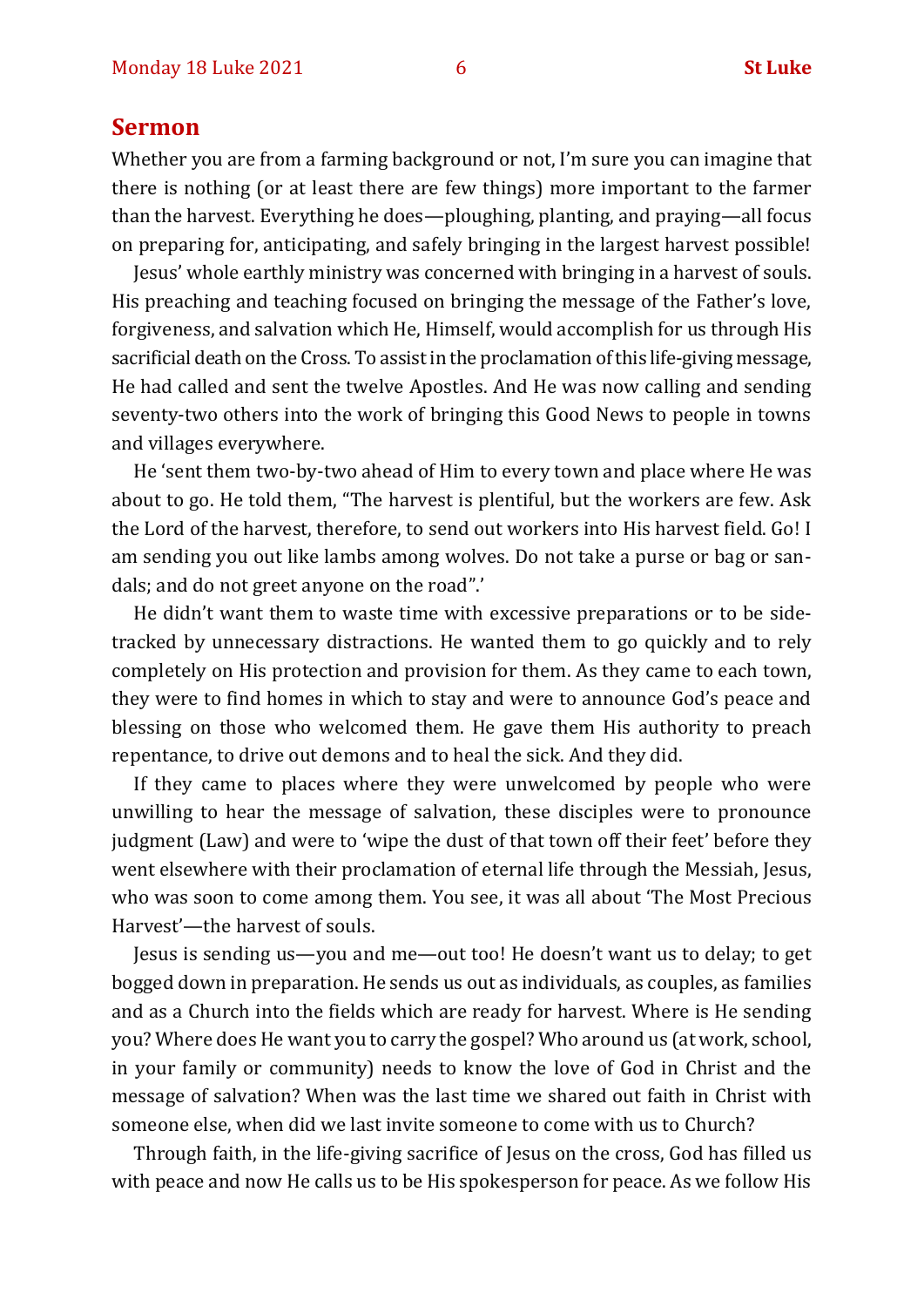calling wherever it leads us, we can joyfully expect His power, protection and Peace and Blessing as we go. Listen to His Spirit leading us through His Word and empowering us through the sacraments. Amen.

# **The Creed**

Do you believe and trust in God the Father, the source of all being and life, the one for whom we exist?

#### All **We believe and trust in him.**

Do you believe and trust in God the Son,

who took our human nature,

died for us and rose again?

#### All **We believe and trust in him.**

Do you believe and trust in God the Holy Spirit, who gives life to the people of God and makes Christ known in the world?

#### All **We believe and trust in him.**

This is the faith of the Church.

All **This is our faith. We believe and trust in one God, Father, Son and Holy Spirit. Amen.**

# **Prayers of intercession**

We present our prayers to our loving, living God.

St Luke in his Gospel gave parables that illustrate the all-embracing love of God. We pray for all those who have rejected that love.

We pray to the God who is love.

#### All **Hear our prayer**.

St Luke in the Acts of Apostles describes the work of the Holy Spirit enabling conversion and mission. We pray for all missionaries and the spread of the Gospel. We pray to the God who is love.

#### All **Hear our prayer**.

St Luke in his Gospel speaks of God's welcome to those who were powerless or outsiders. We pray for all those who feel unwelcome, unwanted, or unloved. We pray to the God who is love.

All **Hear our prayer**.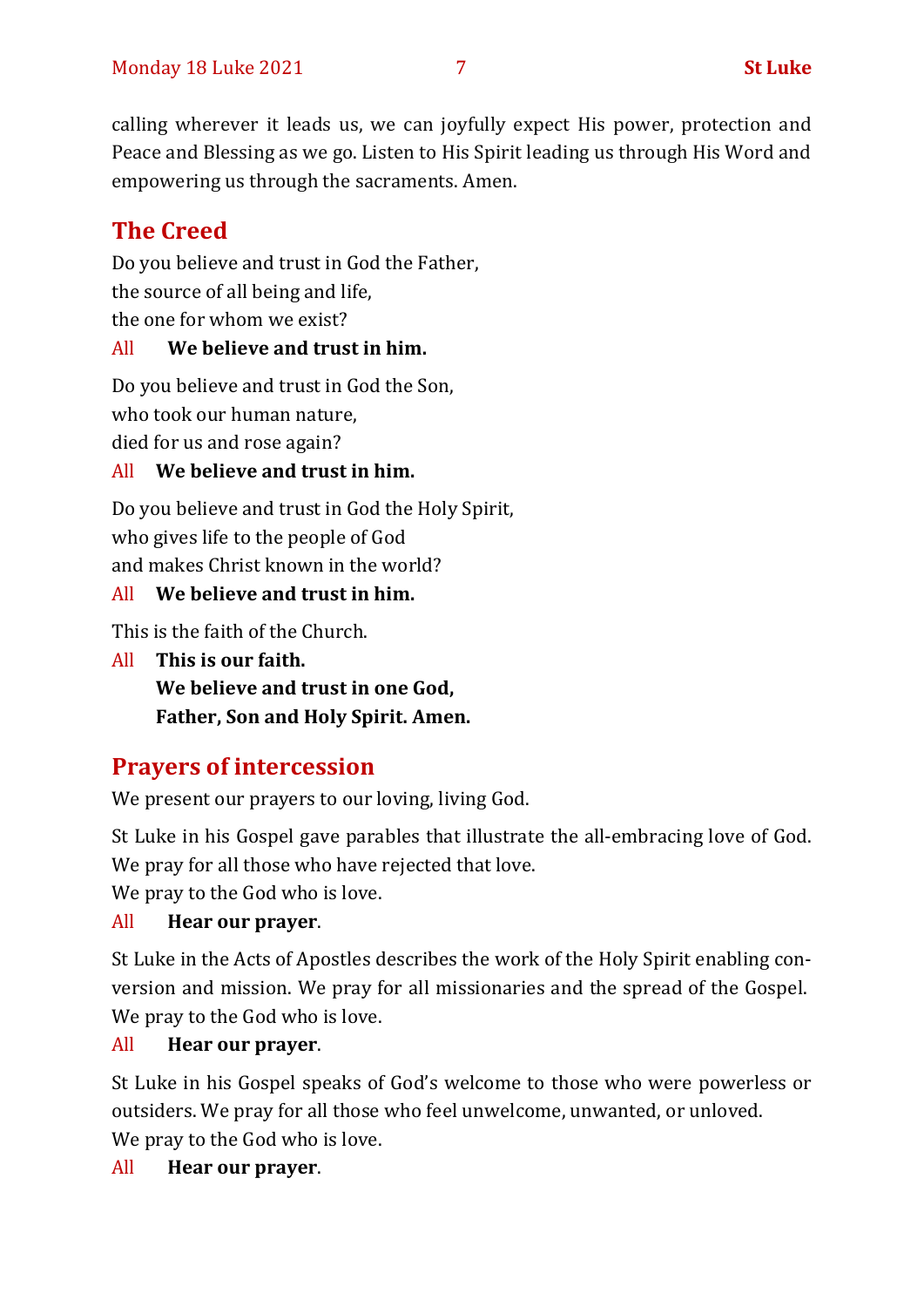Tradition says that St Luke was a physician. We pray for all those who suffer in body, mind. or spirit.

We pray to the God who is love.

#### All **Hear our prayer**.

St Luke in his Gospel describes the passion, crucifixion, and resurrection that leads to new life. We pray for those have died in the faith desiring eternal life. We pray to the God who is love.

#### All **Hear our prayer**.

Merciful Father,

All **accept these prayers for the sake of your Son, our Saviour Jesus Christ. Amen.**

# **The peace**

Unto us a child is born, unto us a son is given, and his name shall be called the Prince of Peace.

The peace of the Lord be always with you,

All **And also with you.**

HYMN 3 **[Let our praise be as incense](https://www.youtube.com/watch?v=s0z4_uYTD24)** (please click on this link to hear the hymn)

The liturgy of the Communion Service appears below

# The Dismissal

The peace of God which passes all understanding, keep your hearts and minds in the knowledge and love of God, and of his Son Jesus Christ our Lord; and the blessing of God almighty, and the blessing of God the Almighty: Father, Son, and Holy Spirit, be with you now and remain with you always.

All **Amen.**

HYMN 4 **[A new commandment](https://www.youtube.com/watch?v=_0A5T9sD8Ug)** (please click on this link to hear the hymn)

Go in peace to love and serve the Lord.

All **In the name of Christ. Amen.**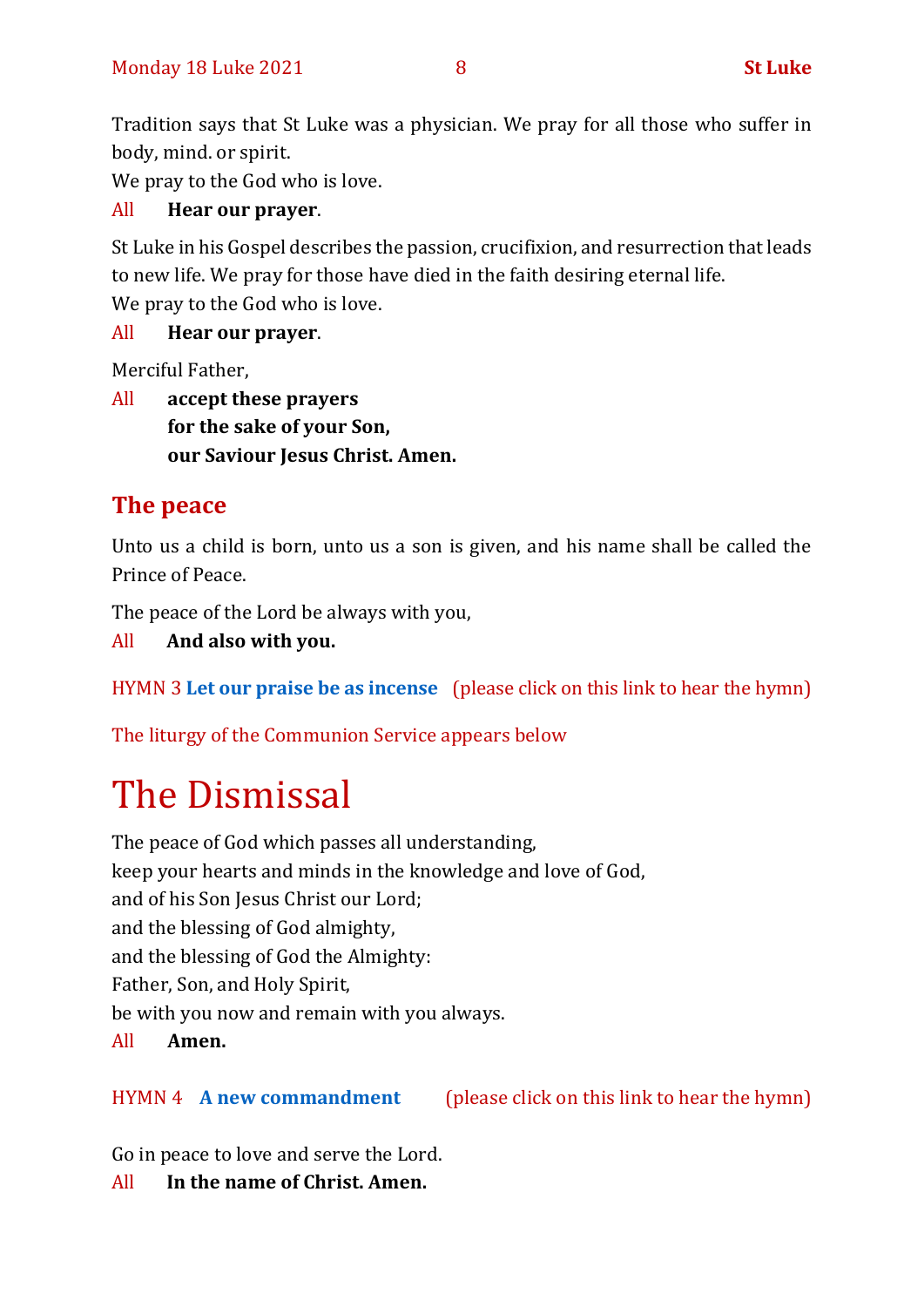# The Liturgy of the Sacrament

# Eucharistic Prayer (prayer E)

The Lord be with you

### All **and also with you.**

Lift up your hearts.

#### All **We lift them to the Lord.**

Let us give thanks to the Lord our God.

#### All **It is right to give thanks and praise.**

It is indeed right, our duty and our joy, always and everywhere to give you thanks, holy Father, almighty and eternal God, through Jesus Christ our Lord. And now we give thanks, most gracious God, surrounded by a great cloud of witnesses and glorified in the assembly of your saints. The glorious company of apostles praise you. The noble fellowship of prophets praise you. The white-robed army of martyrs praise you. We, your holy Church, acclaim you. In communion with angels and archangels, and with all who served you on earth and worship you now in heaven, we raise our voice to proclaim your glory, for ever praising you and saying:

All **Holy, holy, holy Lord, God of power and might, heaven and earth are full of your glory. Hosanna in the highest. Blessed is he who comes in the name of the Lord. Hosanna in the highest.**

We praise and bless you, loving Father, through Jesus Christ, our Lord; and as we obey his command, send your Holy Spirit, that broken bread and wine outpoured may be for us the body and blood of your dear Son.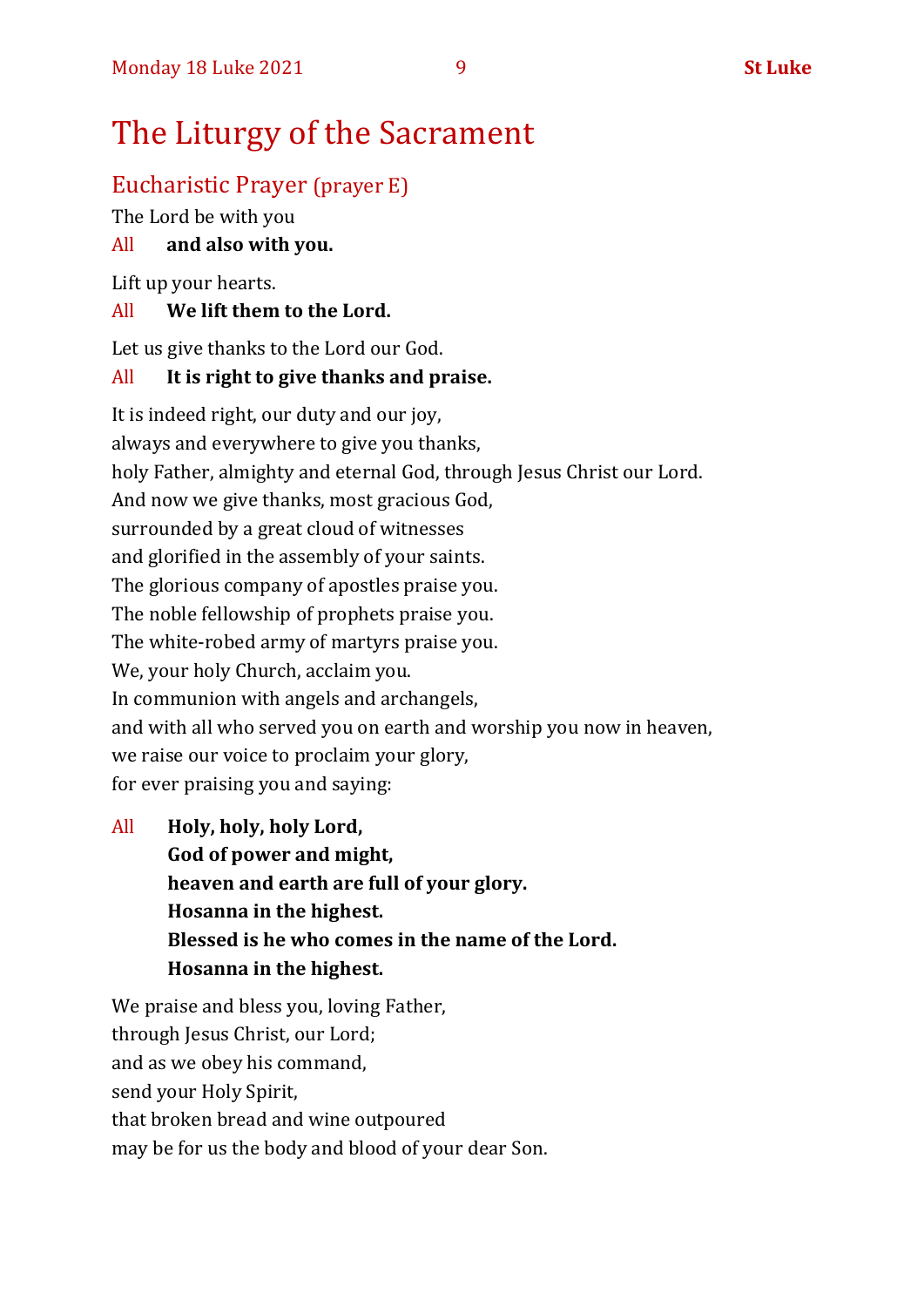On the night before he died he had supper with his friends and, taking bread, he praised you. He broke the bread, gave it to them and said: Take, eat; this is my body which is given for you; do this in remembrance of me.

When supper was ended he took the cup of wine. Again he praised you, gave it to them and said: Drink this, all of you; this is my blood of the new covenant, which is shed for you and for many for the forgiveness of sins. Do this, as often as you drink it, in remembrance of me.

So, Father, we remember all that Jesus did, in him we plead with confidence his sacrifice made once for all upon the cross.

Bringing before you the bread of life and cup of salvation, we proclaim his death and resurrection until he comes in glory.

Great is the mystery of faith:

All **Christ has died. Christ is risen. Christ will come again.**

Lord of all life, help us to work together for that day when your kingdom comes and justice and mercy will be seen in all the earth.

Look with favour on your people, gather us in your loving arms and bring us with Luke and all the saints to feast at your table in heaven.

Through Christ, and with Christ, and in Christ, in the unity of the Holy Spirit, all honour and glory are yours, O loving Father, for ever and ever.

All **Amen.**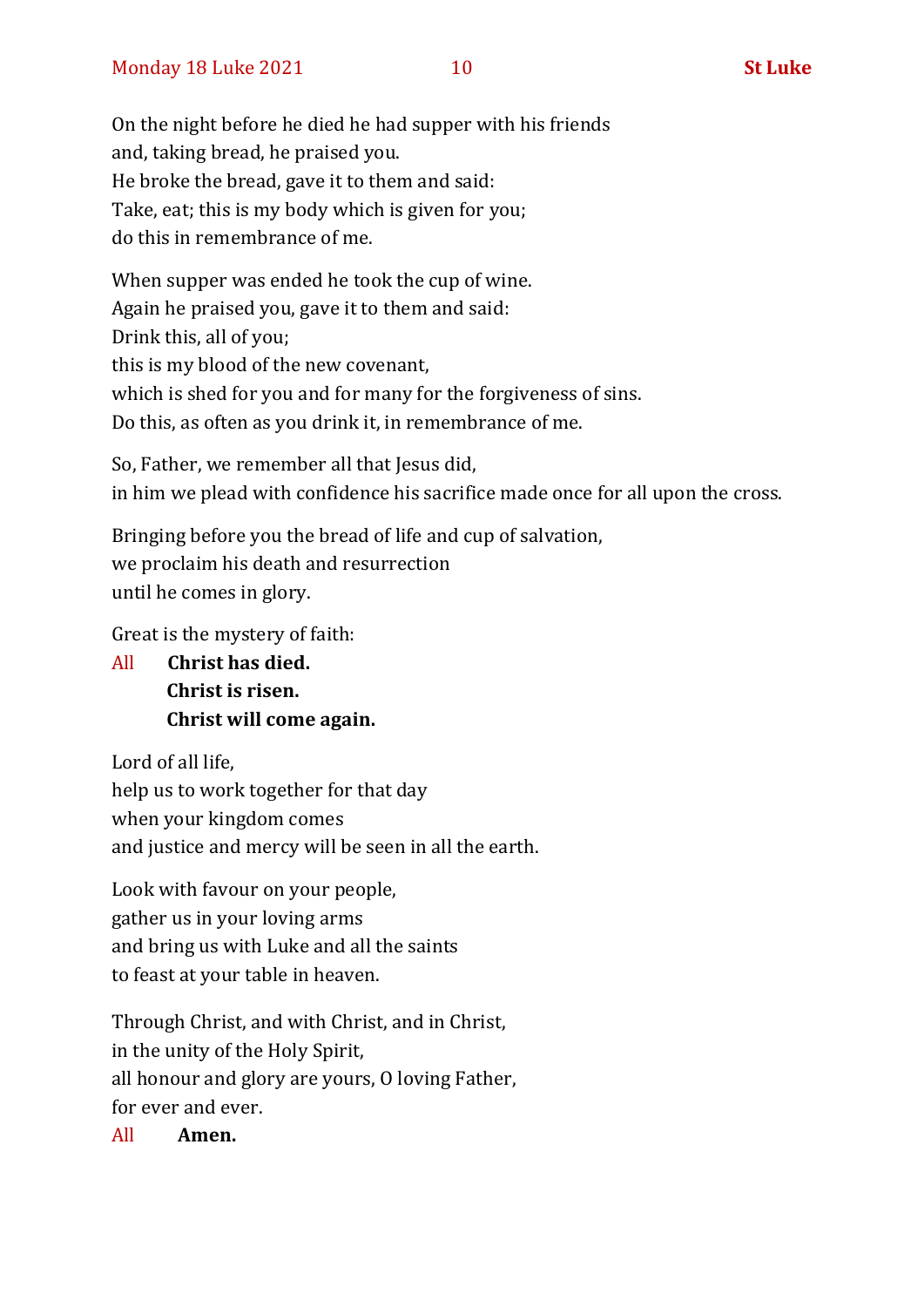#### The Lord's Prayer

As our Saviour taught us, so we pray

All **Our Father in heaven, hallowed be your name, your kingdom come, your will be done, on earth as in heaven. Give us today our daily bread. Forgive us our sins as we forgive those who sin against us. Lead us not into temptation but deliver us from evil. For the kingdom, the power,** 

**and the glory are yours now and for ever. Amen.**

#### Breaking of the Bread

We break this bread to share in the body of Christ.

- All **Though we are many, we are one body, because we all share in one bread.**
- All **Lamb of God,**

**you take away the sin of the world, have mercy on us.**

**Lamb of God, you take away the sin of the world, have mercy on us.**

**Lamb of God, you take away the sin of the world, grant us peace.**

Draw near with faith. Receive the body of our Lord Jesus Christ which he gave for you, and his blood which he shed for you. Eat and drink in remembrance that he died for you, and feed on him in your hearts by faith with thanksgiving.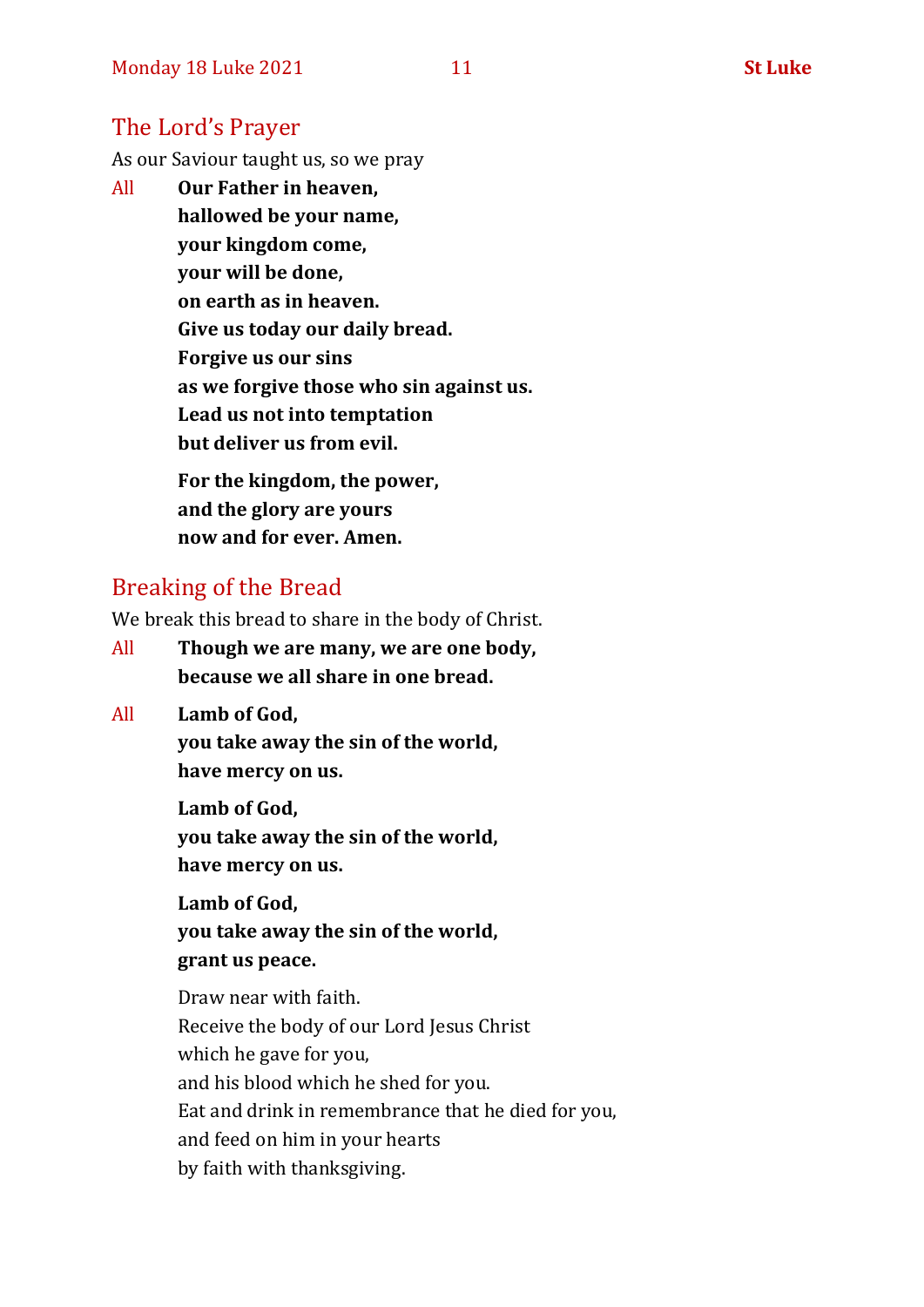All **We do not presume to come to this your table, merciful Lord, trusting in our own righteousness, but in your manifold and great mercies. We are not worthy so much as to gather up the crumbs under your table. But you are the same Lord whose nature is always to have mercy. Grant us therefore, gracious Lord, so to eat the flesh of your dear Son Jesus Christ and to drink his blood, that our sinful bodies may be made clean by his body and our souls washed through his most precious blood, and that we may evermore dwell in him, and he in us. Amen.**

#### Communion is distributed.

#### **Prayer after Communion**

Almighty God, who on the day of Pentecost sent your Holy Spirit to the disciples with the wind from heaven and in tongues of flame, filling them with joy and boldness to preach the gospel: by the power of the same Spirit strengthen us to witness to your truth and to draw everyone to the fire of your love; through Jesus Christ our Lord.

All **Amen**

All **Almighty God,**

**we thank you for feeding us with the body and blood of your Son Jesus Christ. Through him we offer you our souls and bodies to be a living sacrifice. Send us out in the power of your Spirit to live and work**